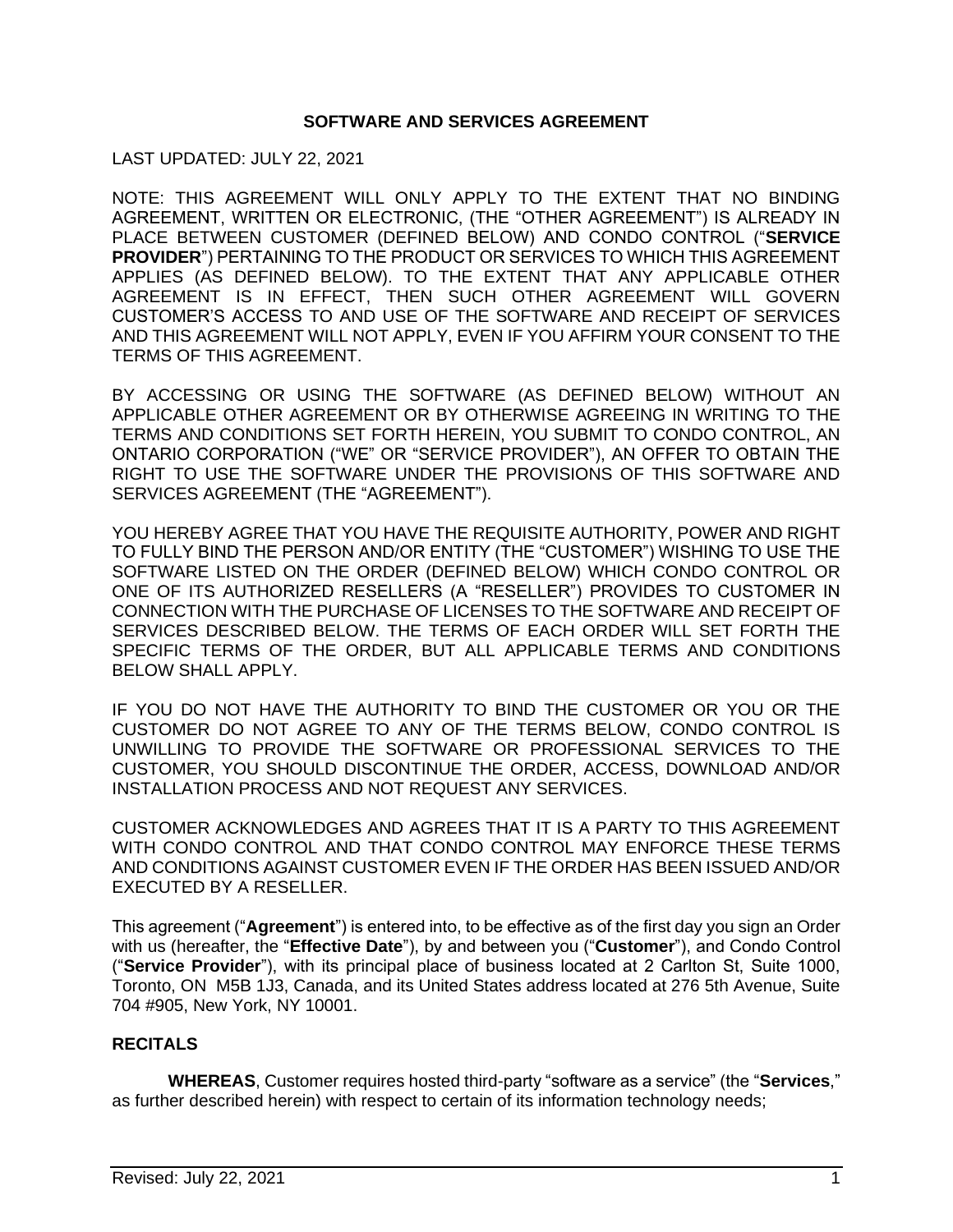**WHEREAS**, Service Provider has experience and expertise in the business of providing the Services;

**WHEREAS**, based on Service Providers knowledge and experience relating to such Services, Customer has selected Service Provider to manage and provide the Services;

**WHEREAS**, Service Provider has agreed to provide the Services to Customer, all on the terms and conditions set forth herein.

**NOW. THEREFORE**, in consideration of the mutual covenants and representations set forth in this Agreement, the parties hereby agree as follows:

### **1. ORDERING**

Customer may order from Service Provider or one of its authorized resellers (a) licenses to the standard software offerings (in object code format) ("Software") on a hosted basis, (b) related maintenance and support services ("Maintenance and Support") and/or (c) consulting, training, implementation or other professional services ("Professional Services") pursuant to the terms of this Agreement. The specifics of each Customer transaction will be set forth on a confirmation page, order form, quote, statement of work, invoice or other ordering form that references this Agreement and is mutually agreed to by the parties in writing (each, an "Order"). Customer's execution of, or other agreement to the terms of, an Order constitutes a binding commitment to purchase the items described therein pursuant to the terms of this Agreement.

### **2. THE SERVICES.**

#### 2.1 **Purpose; Term**.

This Agreement sets forth the terms and conditions under which Service Provider agrees to license certain hosted "software as a service" and provide all other services, data import/export, monitoring, support, backup and recovery, change management, technology upgrades, and training necessary for Customer's productive use of such software (the "**Services**"), as further set forth in one or more attachments to Exhibit A (each of which is sequentially numbered (i.e. A.1, A.2, A.3 and so on) and is substantially in the form of Attachment A.1 to the Exhibit A).

2.1.1 **Authorized Users**. Unless otherwise limited on an Exhibit A and with the exception of any individuals who may interact with any web site created using the Services, Customer and any of its employees, shareholders, owners, agents, contractors, or suppliers of services that have a need to use the Services for the benefit of Customer shall have the right to operate and use the same. Customer shall be responsible for all user identification and password change management, initial setup and data import excluded.

#### 2.2 **Control of Services**.

The method and means of providing the Services shall be under the exclusive control, management, and supervision of Service Provider, giving due consideration to the requests of Customer.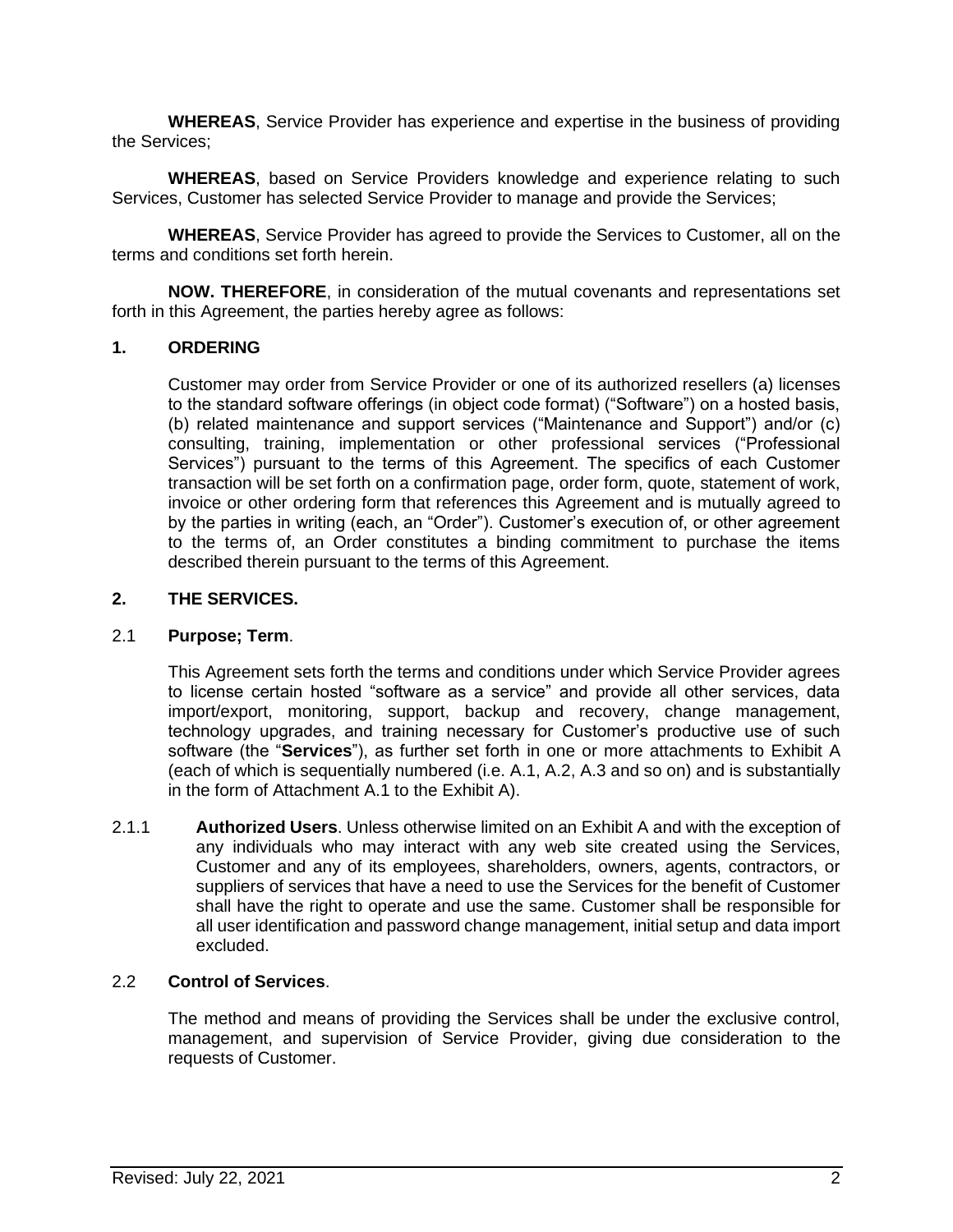## 2.3 **Time of Service Provider Performance of Services**.

Service Provider shall provide the Services in accordance with the applicable Service Levels, each as described in an Attachment to Exhibit A time being of the essence.

#### 2.4 **Backup and Recovery of Customer Data.**

As a part of the Services, Service Provider is responsible for maintaining a backup of Customer Data, for an orderly and timely recovery of such data in the event that the Services may be interrupted. Unless otherwise described in an Exhibit A, Service Provider shall maintain a backup of Customer Data that can be recovered within four (4) hours at any point in time. Additionally, Service Provider shall: (i) store a backup of Customer Data in an off-site data center facility no less than daily, maintaining the security of Customer Data, the security requirements of which are further described herein and in any event will be reasonable; and (ii) within thirty (30) days of the end of each calendar year, provide to Customer upon receipt of the Customer's request, a backup of the Customer Data as of the last day of the year. The fee for this service is \$150 per request.

### 2.5 **Non-exclusively**.

Nothing herein shall be deemed to preclude Customer from retaining the services of other persons or entities undertaking the same or similar functions as those undertaken by Service Provider hereunder.

#### 2.6 **Sub-processors**.

Service Provider may enter into agreements for the performance of specific parts of the Services, but may not assign or transfer any of its rights or obligations under this Agreement, without Customer's prior written consent and any attempt to do so shall be void and without further effect. At Customer's request, Service Provider will disclose to Customer all sub-processors being used to provide the Services who have or may have access to elements of the Customer's Data. Customer's knowledge of or consent to Service Provider's use of any sub-processor shall not relieve Service Provider of any of its duties or obligations under this Agreement, and Service Provider shall indemnify and hold Customer harmless from any payment required to be paid to any such subprocessors.

## **3. TERM AND TERMINATION.**

#### 3.1 **Term**.

Unless this Agreement is terminated earlier in accordance with the terms set forth in this Section, the initial term (the "**Initial Term**") shall commence on the Effective Date and continue for twelve (12) months thereafter. Following the Initial Term, this Agreement shall automatically renew for successive one-year terms (each, a "**Renewal Term**"). "Term" shall collectively mean and include the Agreement terms represented by the Initial Term and the Renewal Term(s).

Customer agrees that the Initial Term starts immediately as of the Effective Date and runs concurrently with any Professional Services which are included in this Agreement such as onboarding, setup or training services.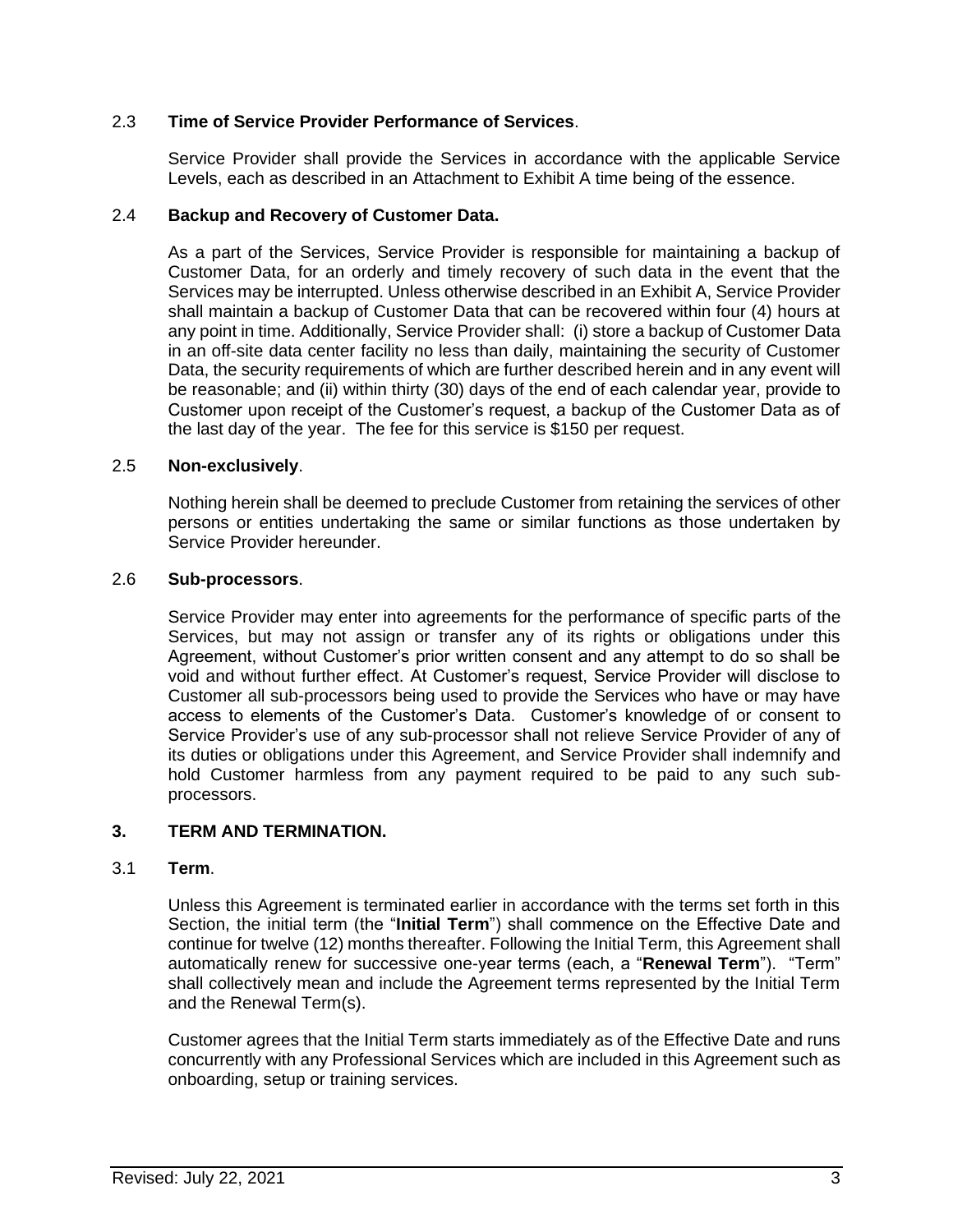Unless otherwise set out in writing in the applicable Attachment, each Attachment to Exhibit A will be for an initial term of twelve (12) months and will renew automatically for further periods of twelve (12) months unless the Attachment is terminated earlier in accordance with this Agreement.

The renewal of this Agreement or any Attachment may be prevented: (i) by Customer giving Service Provider written notice at any time with thirty (30) calendar days' notice; or (ii) by Service Provider giving Customer written notice of non-renewal at least ninety (90) days prior to the last day of the Initial Term or then current Renewal Term (as applicable).

The contract shall end twelve (12) months after the Effective Date (the "**Termination Date**").

## 3.2 **Suspension.**

Service Provider may suspend Professional Services, Maintenance and Support, and/or Customer's license (a) with respect to the Software, in order to prevent damage to, or degradation of, Service Provider's network integrity; (b) if Customer has breached this Agreement in a way that affects Service Provider's provision of the Software; (c) if Customer infringes intellectual property rights, (d) if Customer has failed to pay any amounts for ten (10) days after their due date; or (e) if Customer violates applicable laws or regulations or a court order requires suspension. If suspended, the Service Provider will promptly restore Customer's services and license after the event giving rise to the suspension has been resolved to the Service Provider's reasonable satisfaction.

### 3.3 **Termination for Cause**.

If either party materially breaches any of its duties or obligations hereunder, including two periods of successive failure of Service Provider to meet a Service Level, and such breach is not cured, or the breaching party is not diligently pursuing a cure to the non-breaching party's sole satisfaction, within thirty (30) calendar days after written notice of the breach, then the non-breaching party may terminate this Agreement or an Attachment to Exhibit A for cause as of a date specified in such notice.

#### 3.4 **Payments Upon Termination**.

Upon the expiration or termination of this Agreement or an Attachment to Exhibit A for any reason, Customer shall pay to Service Provider all amounts due and payable hereunder in relation to the terminated Attachments to Exhibit A.

## **4. TERMINATION ASSISTANCE SERVICES.**

Provided that this Agreement or an Attachment to Exhibit A has not been terminated by Service Provider due to Customer's failure to pay any undisputed amount due Service Provider, Service Provider will provide to Customer and/or to the supplier selected by Customer (such supplier shall be known as the "**Successor Service Provider**"), at Customer's sole cost and expense, assistance reasonably requested by Customer in order to effect the orderly transition of the applicable Services, in whole or in part, to Customer or to Successor Service Provider (such assistance shall be known as the "**Termination Assistance Services**") during the ninety (90) calendar day period prior to the expiration or termination of this Agreement or an Exhibit A, in whole or in part (such period shall be known as the "**Termination Assistance Period**"). Provided that Service Provider and Customer agree as to price and scope of Service Provider's provisioning of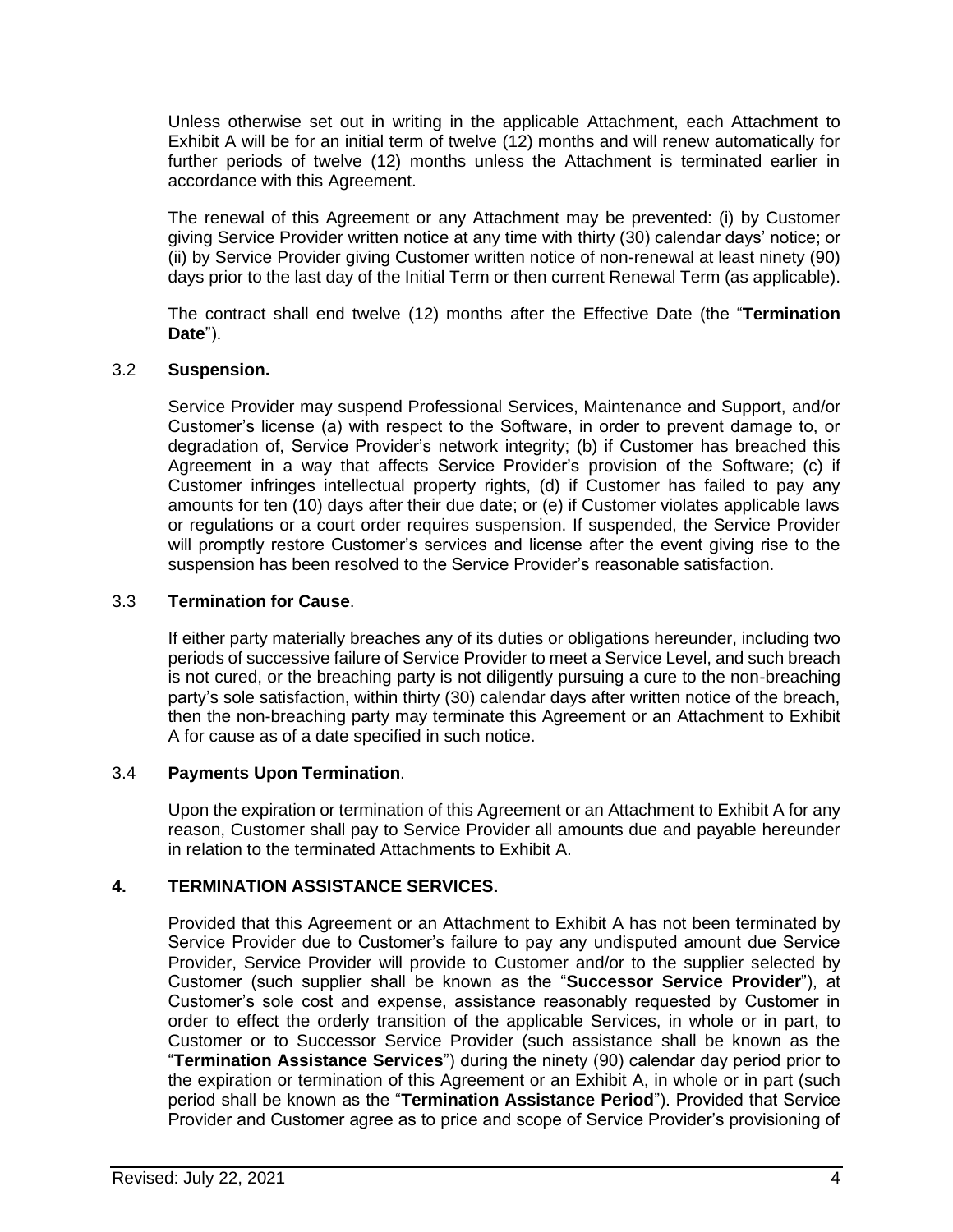Termination Assistance Services, such Termination Assistance Services include exporting of all of the Customer's data in Excel format, and other activities upon which the parties may agree. Termination Assistance Services are provided at an hourly rate of \$125 per hour, with a minimum of two (2) hours.

The provisions of this Section shall survive the termination of this Agreement.

## **5. SERVICES LEVELS.**

### 5.1 **Service Levels Reviews**.

Service Provider and Customer will meet as often as shall be reasonably- requested by Customer, but no more than monthly, to review the performance of Service Provider as it relates to the Service Levels further described in Exhibit A.

### 5.2 **Failure to Meet Service Levels**.

As further described in Exhibit A, in the event Service Provider does not meet any of the Service Levels applicable to any Service, Service Provider shall: (a) reduce the next annual invoice to Customer by the amount of the applicable Performance Credits as a credit; and, (b) use its best efforts to ensure that any unmet Service Level is subsequently met. Notwithstanding the foregoing, Service Provider will use commercially reasonable efforts to minimize the impact or duration of any outage, interruption, or degradation of Service.

### **6. FEES AND EXPENSES.**

## 6.1 **Billing Procedures**.

Unless otherwise provided for in the applicable Attachment to Exhibit A, Service Provider will invoice Customer for the fees for any Service (and any applicable taxes) annually in advance. Service Provider's invoices shall contain: (a) Customer purchase order number, if any, and an invoice number; (b) description of Services to be rendered; (c) the Services fee or portion thereof that is due; (d), taxes, if any; (e) any credits owed by Service Provider to Customer which are being applied; and, (f) total amount due. Service Provider will provide electronic invoices via email or web hyperlink only in Adobe PDF format. No hardcopy invoices will be issued.

Customer shall be responsible for and shall pay all undisputed invoices issued in accordance with this section within thirty (30) days after receipt by Customer.

All payments will be via cheque or PAD direct debit. All invoices are net 30, and payment of the Setup Fee and Subscription Fee must be received before the system can launch.

## 6.2 **Interest Charged on Late Payments.**

Any amounts not paid by the due date indicated on the invoice will be subject to interest charges of Prime Rate + 3%, compounded monthly. Interest will accrue until the date when payment is received.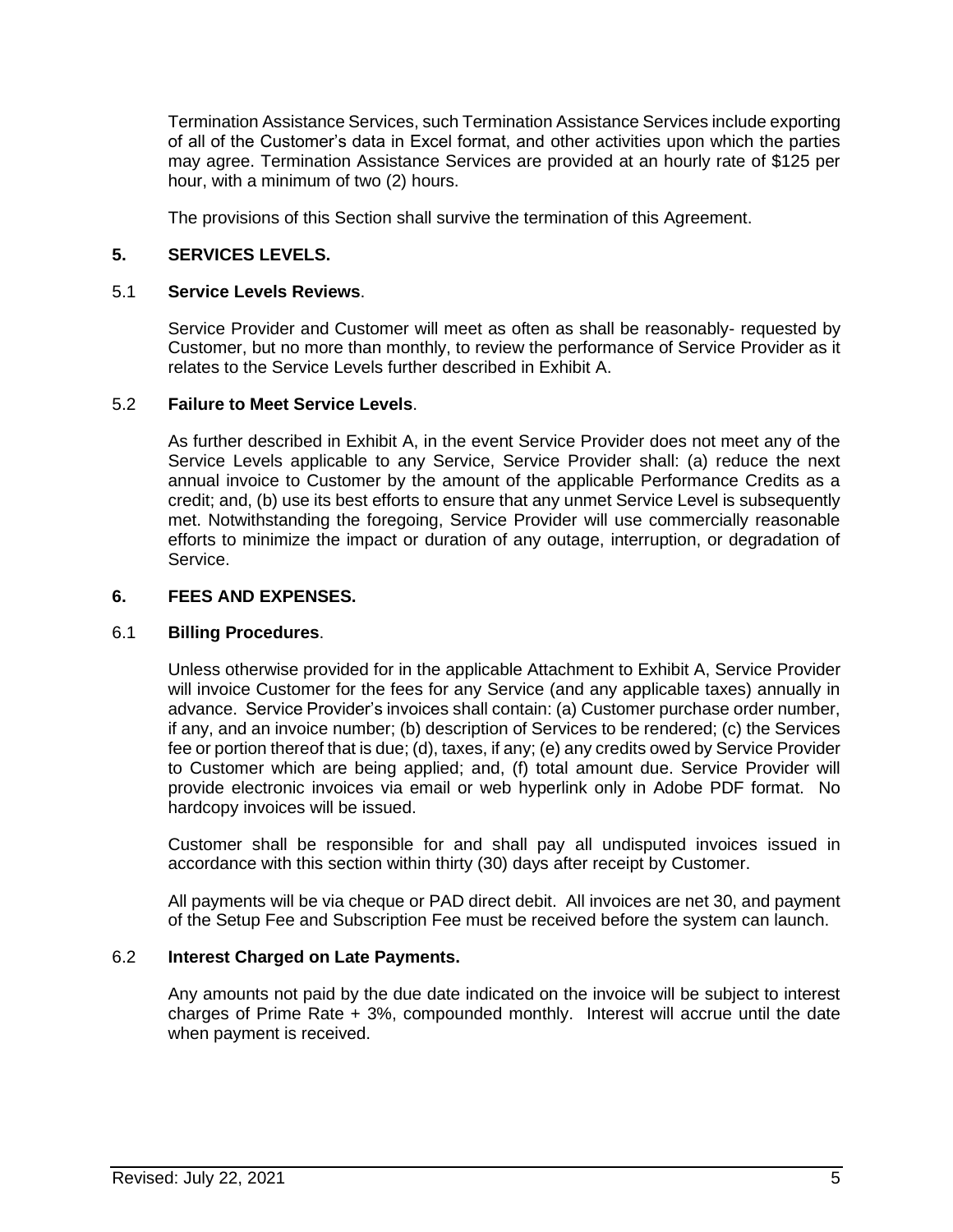### 6.3 **Cost of Collections Included.**

Customer agrees that any costs incurred by the Service Provider related to collection of amounts due under this Agreement, including any costs incurred by use of third-party debt collection services, will be added to the fees due under this agreement.

### 6.4 **Auditable Records**.

Service Provider shall maintain accurate records of all fees billable to, and payments made by, Customer in a format that will permit audit by Customer for a period of not less than three (3) years. For such period, upon Customer's written request, Service Provider shall provide Customer with a copy of any annual audit reports prepared by auditors of Service Provider, if so prepared. This Section shall survive the termination of this Agreement.

## **7. CUSTOMER RESOURCES AND SERVICE PROVIDER RESOURCES.**

In accordance with the terms set forth in Exhibit A, each party shall provide certain resources (Customer Resources and Service Provider Resources, as the case may be) to the other party as Customer and Service Provider may mutually deem necessary to perform the Services.

### 7.1 **Service Provider Resources**.

In addition to any Service Provider Resources described in an Exhibit A, the Service Provider shall, at a minimum, provide all of the resources necessary to ensure that the Services continue uninterrupted, considering the applicable Service Windows and Service Levels, that Customer Data is secure to the standards and satisfaction of Customer, and provide for an optimal response time for Customer's users of the Services. Where Service Provider fails to provide such minimal Service Provider Resources, Customer shall have the right to immediately terminate this Agreement or the applicable Attachment to Exhibit A, in whole or in part, without liability.

## **8. REPRESENTATIONS AND WARRANTIES.**

#### 8.1 **Mutual Representations and Warranties**.

Each of Customer and Service Provider represent and warrant that:

- 8.1.1 it is a business duly incorporated, validly existing, and in good standing under the laws of its state or province of incorporation;
- 8.1.2 it has all requisite corporate power, financial capacity, and authority to execute, deliver, and perform its obligations under this Agreement;
- 8.1.3 this Agreement, when executed and delivered, shall be a valid. and binding obligation of it enforceable in accordance with its terms;
- 8.1.4 the execution, delivery, and performance of this Agreement has been duly authorized by it and this Agreement constitutes the legal, valid, and binding agreement of it and is enforceable against it in accordance with its terms, except as the enforceability thereof may be limited by bankruptcy, insolvency, reorganizations, moratoriums, and similar laws affecting creditors' rights generally and by general equitable principles;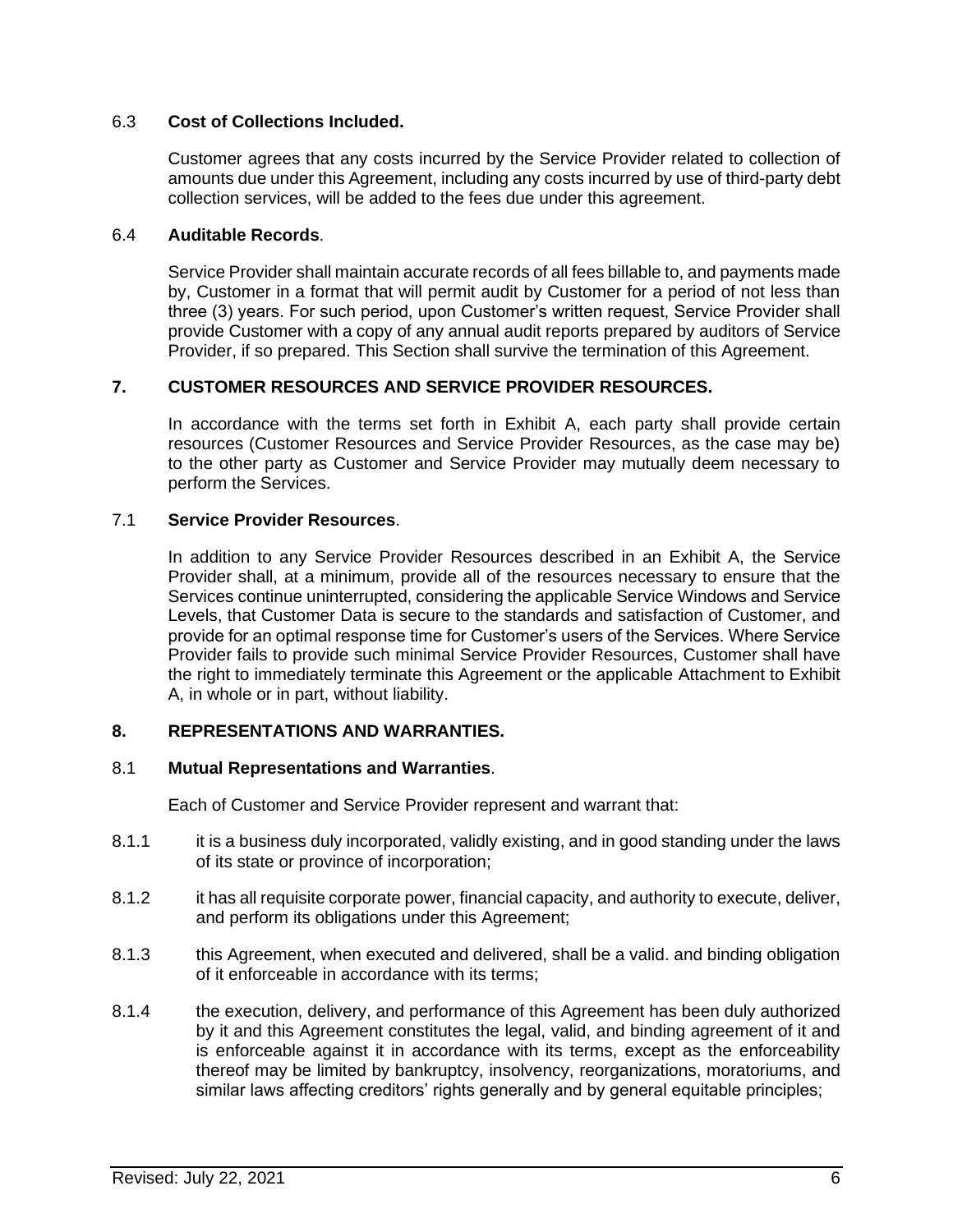- 8.1.5 it shall comply with all applicable federal, provincial, local, international, or other laws and regulations applicable to the performance by it of its obligations under this Agreement and shall obtain all applicable permits and licenses required of it in connection with its obligations under this Agreement, and,
- 8.1.6 there is no outstanding litigation, arbitrated matter or other dispute to which it is a party which, if decided unfavourably to it, would reasonably be expected to have a potential or actual material adverse effect on its ability to fulfill its obligations under this Agreement.

### 8.2 **By Service Provider**.

Service Provider represents and warrants that;

- 8.2.1 Service Provider possess superior knowledge with respect to the Services;
- 8.2.2 Service Provider knows the particular purpose for which the Services are required;
- 8.2.3 the Services to be performed under this Agreement shall be performed in a competent and professional manner and in accordance with the highest professional standards;
- 8.2.4 Service Provider has the experience and is qualified to perform the tasks involved with providing the Services in an efficient and timely manner. Service Provider acknowledges that Customer is relying on Service Provider's representation of its experience and expertise, and that any substantial misrepresentation may result in damage to Customer;
- 8.2.5 the Services will achieve in all material respects the functionality described in any Attachment to Exhibit A and the documentation of Service Provider, and that such functionality shall be maintained during the Term;
- 8.2.6 Service Provider will use its best efforts to ensure that no computer viruses, malware, or similar items (collectively, the "**Virus**") are introduced into Customer's computer and network environment while performing the Services. However if Service Provider transfers such Virus to Customer through the Services, the Service Provider shall have no liability for cost incurred by Customer to remove or recover from the Virus;
- 8.2.7 the Services and any other work performed by Service Provider hereunder shall be its own work, and shall not infringe upon any Canadian or foreign copyright, patent, Trade Secret, or other proprietary right, or misappropriate any Trade Secret, of any third party, and that it has neither assigned nor otherwise entered into an agreement by which it purports to assign or transfer any right, title, or interest to any technology or intellectual property right that would conflict with its obligations under this Agreement; and,
- 8.2.8 in connection with any Confidential Information disclosed by the Customer to the Service Provider, or otherwise accessed or compiled by or transferred to the Service Provider for handling under this Agreement on behalf of the Customer in the course of the Service Provider performing the Services, that the Service Provider: (i) has in place the appropriate technical and organizational security measures to protect such Personal Information against accidental or unlawful destruction or unauthorized disclosure or access; (ii) has maintained and will continue to maintain suitable records in commercially reasonable detail with respect to such Confidential Information; (iii)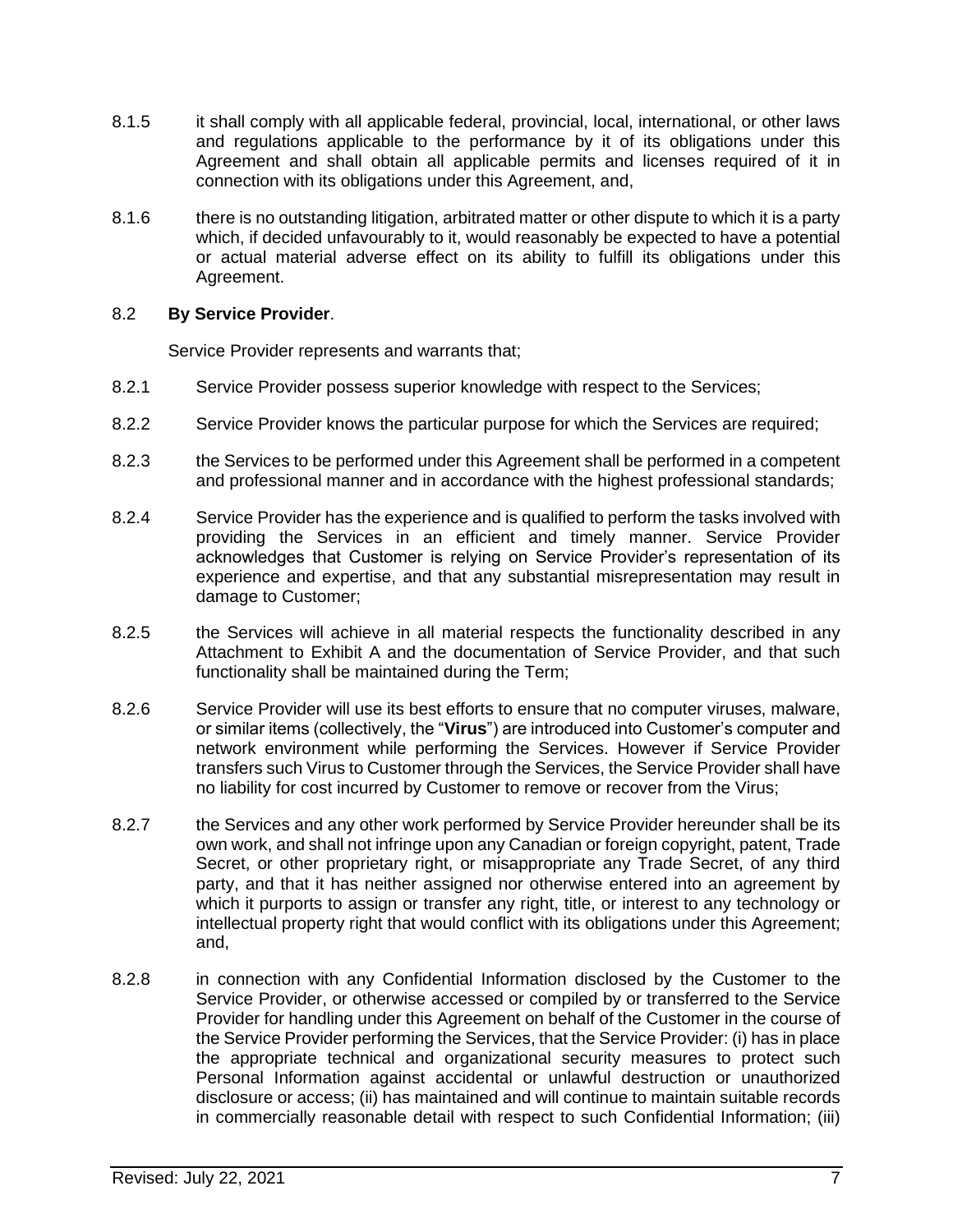will not use such Confidential Information for any purpose other than as set out in this Agreement; (iv) will not transfer such Personal Information to any third party except to those employees, subcontractors, or agents of the Service Provider who require access to such information in order to fulfill such purposes; (v) will not transfer such Personal Information to any foreign jurisdiction outside of Canada and as otherwise agreed to in writing by the other Party; and (vi) will comply with all applicable Privacy Laws.

## **9. NON-DISCLOSURE OF CONFIDENTIAL INFORMATION.**

The parties acknowledge that each party may be exposed to or acquire communication or data of the other party that is confidential, privileged communication not intended to be disclosed to third parties.

# 9.1 **Meaning of Confidential Information**.

"**Confidential Information**" means any and all information and materials, which: (i) are designated in writing, as confidential at the time of disclosure, or (ii) if disclosed orally or visually, is designated as confidential at the time of disclosure, or (iii) a reasonable person, having regard to the nature of the materials and the circumstances, would regard as confidential. Without limiting the foregoing, Confidential Information includes all Customer Data. The term "**Confidential Information**" (unless it is also Personal Information) does not include any information or documentation that was: (a) already in the possession of the receiving entity without an obligation of confidentiality at the time of disclosure; (b) developed independently by the receiving entity, as demonstrated by the receiving entity, without violating the disclosing entity's proprietary rights and without use of the disclosing party's Confidential Information; (c) obtained from a source other than the disclosing entity without an obligation of confidentiality; or, (d) publicly available when received, or thereafter became publicly available (other than through any unauthorized disclosure by, through or on behalf of, the receiving entity or any other person who has a duty of confidentiality in respect of that information).

"**Personal Information**" means any personal information which is required to be protected pursuant to PIPEDA or any other laws and regulations pertaining to the protection of personal information. For clarification, Personal Information is a subset of Confidential Information.

"**PIPEDA**" means the Personal Information Protection and Electronic Documents Act, S.C. 2000, c.5, as amended from time to time.

## 9.2 **Obligation of Confidentiality**.

The recipient of the disclosing party's Confidential Information will:

- (a) use the disclosing party's Confidential Information only in accordance with the Agreement and only for the purpose of fulfilling its obligations and exercising its rights under the Agreement and will not use, manipulate or exploit the disclosing party's Confidential Information in any other manner;
- (b) use the same degree of care to protect the disclosing party's Confidential Information as the recipient uses to protect its own confidential information of a like nature and in any event using a standard no less than a reasonable degree of care,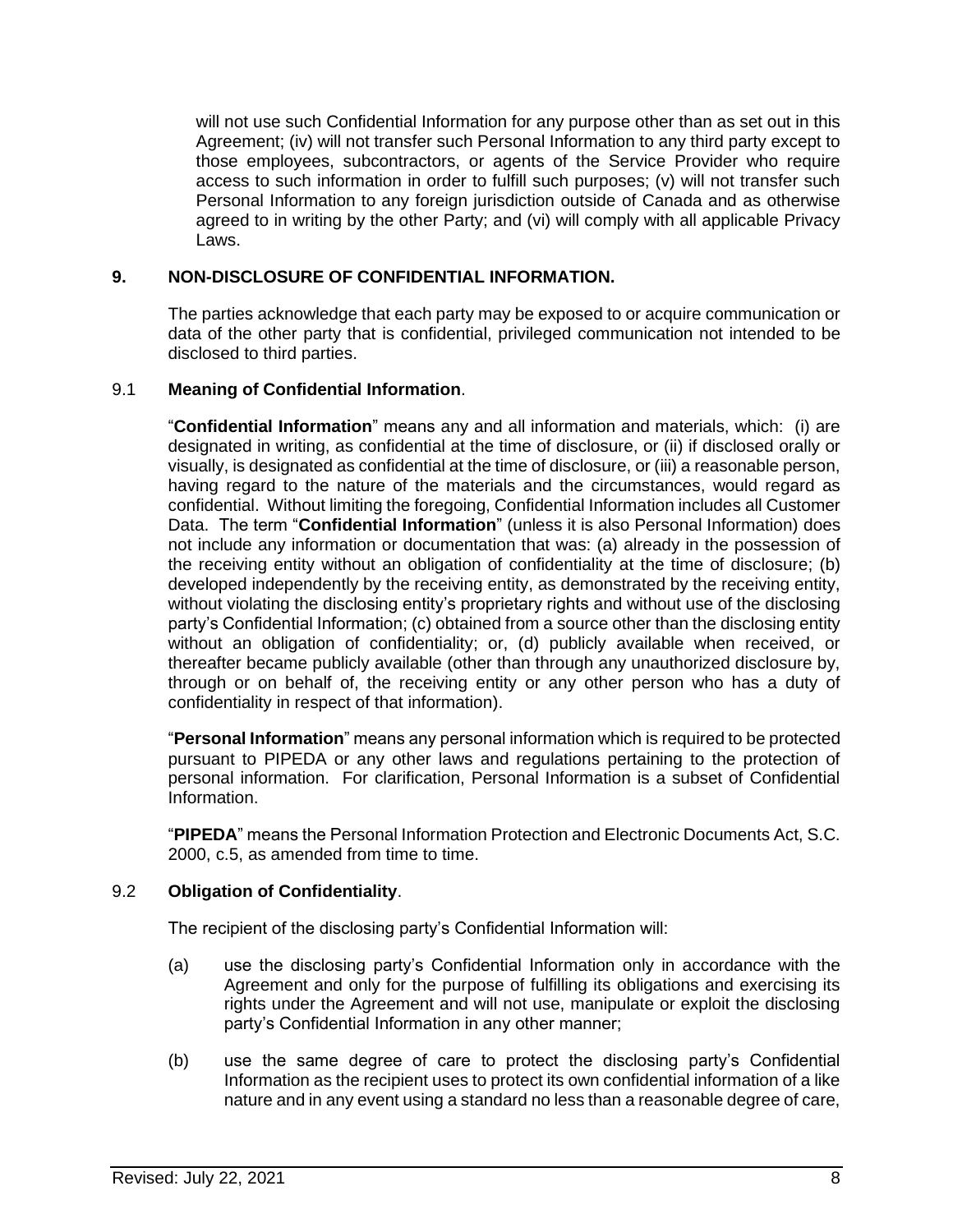taking into account the sensitivity of any applicable items of Confidential Information;

- (c) disclose the disclosing party's Confidential Information only to the recipient's representatives who have a need to know for purposes described in paragraph (a) above and are obligated to keep the Confidential Information of third parties confidential at least to the same extent as set forth in the Agreement;
- (d) not make copies of the disclosing party's Confidential Information or modify it other than to the extent necessary to enable the recipient to exercise any rights or perform any obligations under the Agreement;
- (e) upon demand, inform the disclosing party of the location of the Confidential Information and the measures that the recipient has taken to preserve its confidentiality; and
- (f) take such measures as may be reasonably required in the circumstances, taking into account the sensitivity of any applicable items of the Confidential Information, to prevent any access, use or disclosure of any Confidential Information by any unauthorized person; and
- (g) within ten (10) business days of the termination or expiration of this Agreement, the recipient will, to the extent reasonably feasible: (i) either return or destroy the disclosing party's Confidential Information and all copies thereof, regardless of form; and (ii) furnish to the disclosing party, a certificate signed by an executive of the recipient attesting to such return or destruction. If such return or destruction is not feasible, the provisions of this Agreement pertaining to the protection of Confidential Information will extend and limit further uses and disclosures of the disclosing party's Confidential Information to those purposes that make its return or destruction infeasible, for as long as the disclosing party's Confidential Information is within the recipient's possession and control.

## 9.3 **Cooperation to Prevent Disclosure of Confidential Information.**

Each party shall promptly inform the other party immediately upon becoming aware that any unauthorized access, copying, disclosure, use or disposition of the other party's Confidential Information has occurred or is likely to occur and shall use reasonable efforts to: (i) limit the scope and consequences of any such access, copying, disclosure, use or disposition; and (ii) investigate the breach. Without limitation of the foregoing, each party shall advise the other party immediately in the event either party learns or has reason to believe that any person who has had access to Confidential Information intends to violate the terms of this Agreement, and each party will cooperate with the other party in seeking injunctive or other equitable relief against any such person.

# 9.4 **Remedies for Breach of Obligation of Confidentiality**.

Service Provider acknowledges that breach of Service Provider's obligation of confidentiality may give rise to irreparable injury to Customer and the customers of Customer. Accordingly, Customer or customers of Customer may seek and obtain injunctive relief against the breach or threatened breach of the foregoing undertakings, in addition to any other legal remedies which may be available, to include, at the sole election of Customer, the immediate termination, without penalty to Customer, of this Agreement in whole or in part.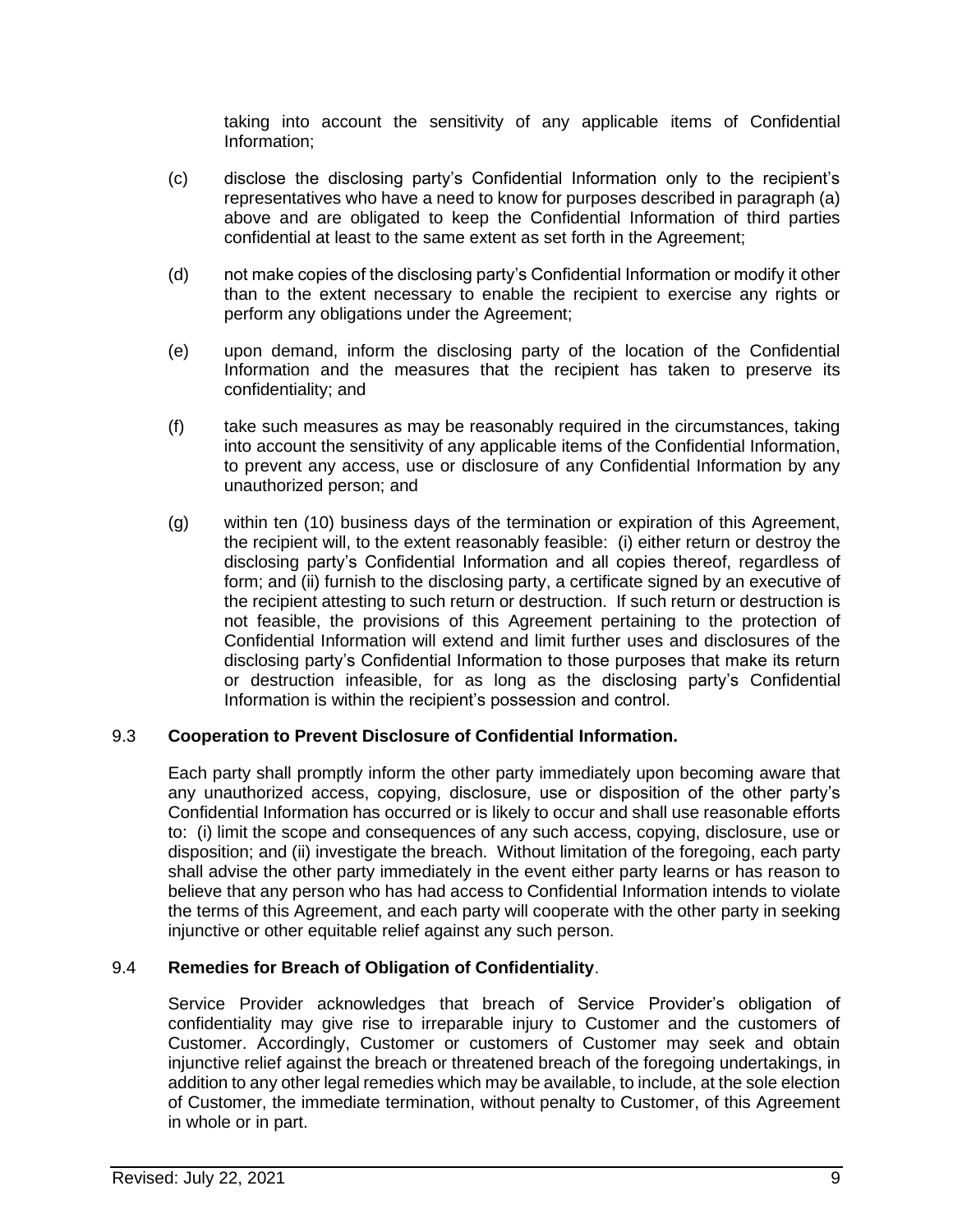9.5 The provisions of this Section shall survive the termination of this Agreement.

# **10. PROPRIETARY RIGHTS.**

# 10.1 **Pre-existing Materials**.

Customer acknowledges that, in the course of performing the Services, Service Provider may use software and related processes, instructions, methods, and techniques that have been previously developed by Service Provider (collectively, the "Pre-existing Materials") and that same shall remain the sole and exclusive property of Service Provider.

## 10.2 **Data of Customer**.

"**Customer Data**" means any information or materials provided to Service Provider by or on behalf of Customer or any User in conjunction with its use of the Services and any information or materials derived from such. Customer Data shall also be known and treated by Service Provider as Customer's Confidential Information and shall be and remain the sole and exclusive property of Customer. Service Provider is provided a license to Customer Data hereunder for the sole and exclusive purpose of providing the Services, including a license to store, record, transmit, maintain, and display Customer Data only to the extent necessary in the provisioning of the Services.

# 10.3 **No License**.

Except as expressly set forth herein, no license is granted by either party to the other with respect the Confidential Information, Pre-existing Materials, or Customer Data, Nothing in this Agreement shall be construed to grant to either party any ownership or other interest, in the Confidential Information, Pre-existing Materials, or Customer Data, except as may be provided under a license specifically applicable to such Confidential Information, Preexisting Materials, or Customer Data.

10.4 The provisions of this Section shall survive the termination of this Agreement.

# **11. INFORMATION SECURITY.**

## 11.1 **Undertaking by Service Provider**.

Without limiting Service Provider's obligation of confidentiality as further described herein, Service Provider shall be responsible for establishing and maintaining an information security program that is designed to: (i) ensure the security and confidentiality of the Customer Data; (ii) protect against any anticipated threats or hazards to the security or integrity of the Customer Data; (iii) protect against unauthorized access to or use of the Customer Data; (iv) ensure the proper disposal of Customer Data; and, (v) ensure that all subcontractors of Service Provider, if any, comply with all of the foregoing.

# 11.2 **Right of Audit by Customer**.

Customer shall have the right to review Service Provider's information security program prior to the commencement of Services and from time to time during the term of this Agreement. During the performance of the Services, on an ongoing basis from time to time and without notice, Customer, at its own expense, shall be entitled to perform, or to have performed, an on-site audit of Service Provider's information security program. In lieu of an on-site audit, upon request by Customer, Service Provider agrees to complete,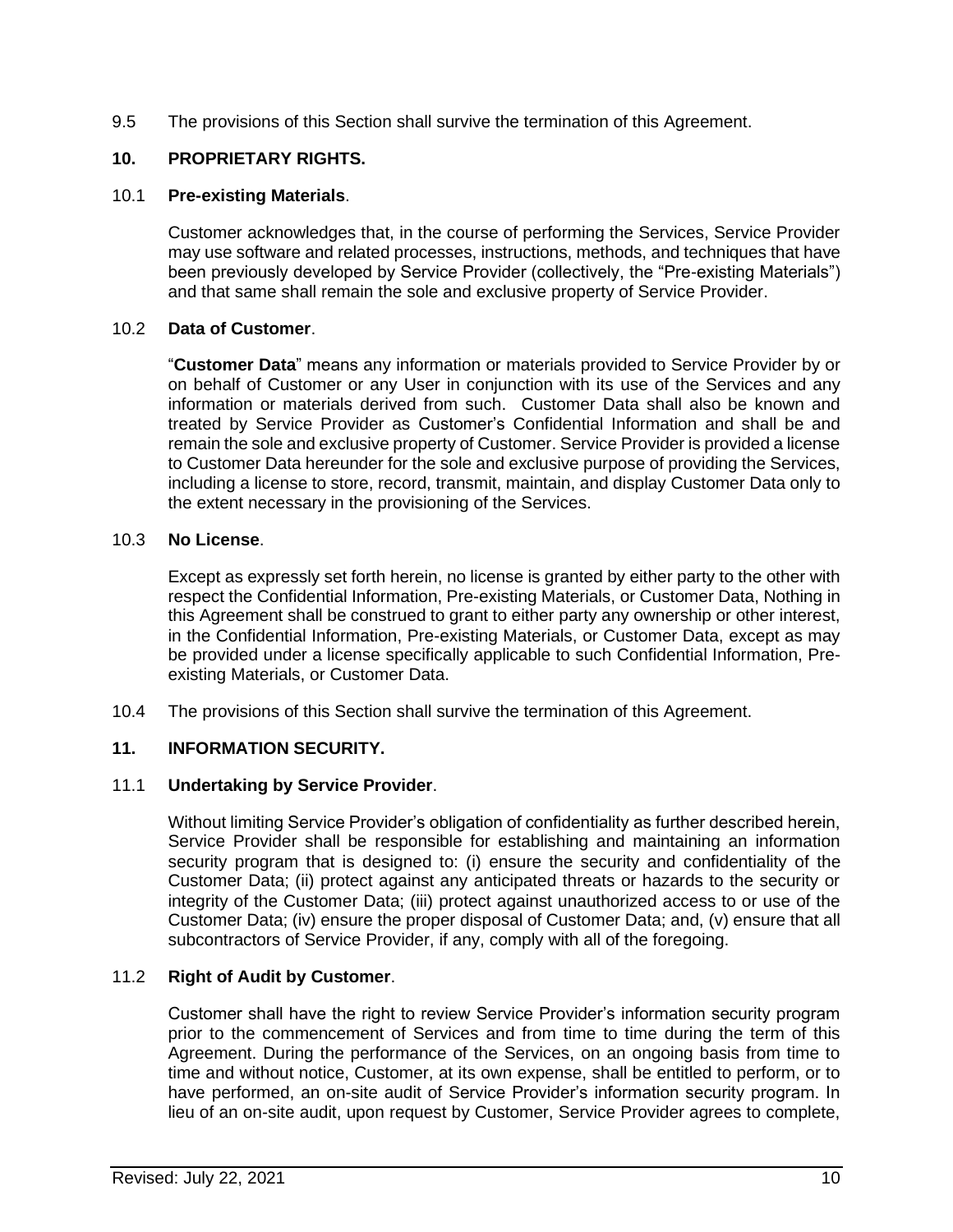within forty-five (45) days of receipt of Customer's request, an audit questionnaire provided by Customer regarding Service Provider's information security program.

# **12. INSURANCE.**

12.1 Service Provider shall, at its own cost and expense, procure and maintain in full force and effect during the term of this Agreement, policies of insurance, of the types and in the minimum amounts stated herein, with responsible insurance carriers duly qualified in those provinces (locations) where the Services are to be performed, covering the operations of Service Provider, pursuant to this Agreement.

| <b>TYPE OF INSURANCE</b>                 | <b>LIMITS OF LIABILITY</b><br>(Minimum Amounts) |
|------------------------------------------|-------------------------------------------------|
| <b>Commercial General Liability</b>      | \$5,000,000 CAD per occurrence                  |
| Products - Completed<br>Operations (PCO) | \$5,000,000 CAD aggregate                       |
| <b>Technology Errors and Omissions</b>   | \$500,000 CAD per occurrence                    |

12.2 Upon Customer's request, Service Provider shall provide Customer with certificates of insurance evidencing all of the above coverage, and on request, shall provide Customer with certificates of insurance evidencing renewal or substitution of such insurance thirty (30) days prior to the effective date of such renewal or substitution. The administrative cost for this service is \$50 per year.

# **13. LIMITATION OF LIABILITY.**

NOTWITHSTANDING ANY OTHER PROVISION SET FORTH HEREIN, NEITHER PARTY SHALL BE LIABLE FOR ANY INDIRECT, SPECIAL, AND/OR CONSEQUENTIAL DAMAGES, ARISING OUT OF OR IN CONNECTION WITH THIS AGREEMENT; PROVIDED, HOWEVER, THAT THE FOREGOING EXCULPATION OF LIABILITY SHALL NOT APPLY WITH RESPECT TO DAMAGES INCURRED AS A RESULT OF THE GROSS NEGLIGENCE OR WILFUL MISCONDUCT OF A PARTY. A PARTY SHALL BE LIABLE TO THE OTHER FOR ANY DIRECT DAMAGES ARISING OUT OF OR RELATING TO ITS PERFORMANCE OR FAILURE TO PERFORM UNDER THIS AGREEMENT; PROVIDED, HOWEVER, THAT THE LIABILITY OF A PARTY, WHETHER BASED ON AN ACTION OR CLAIM IN CONTRACT, EQUITY, NEGLIGENCE, TORT, OR OTHERWISE FOR ALL EVENTS, ACTS, OR OMISSIONS UNDER THIS AGREEMENT SHALL NOT EXCEED THE FEES PAID OR PAYABLE UNDER THIS AGREEMENT FOR THE TERM IN WHICH THE DAMAGES OCCURRED. This Section shall survive the termination of this Agreement.

# **14. GENERAL.**

# 14.1 **Relationship between Customer and Service Provider**

Service Provider represents and warrants that it is an independent contractor with no authority to contract for Customer or in any way to bind or to commit Customer to any agreement of any kind or to assume any liabilities of any nature in the name of or on behalf of Customer. Under no circumstances shall Service Provider, or any of its staff, if any, hold itself out as or be considered an agent employee, joint venture, or partner of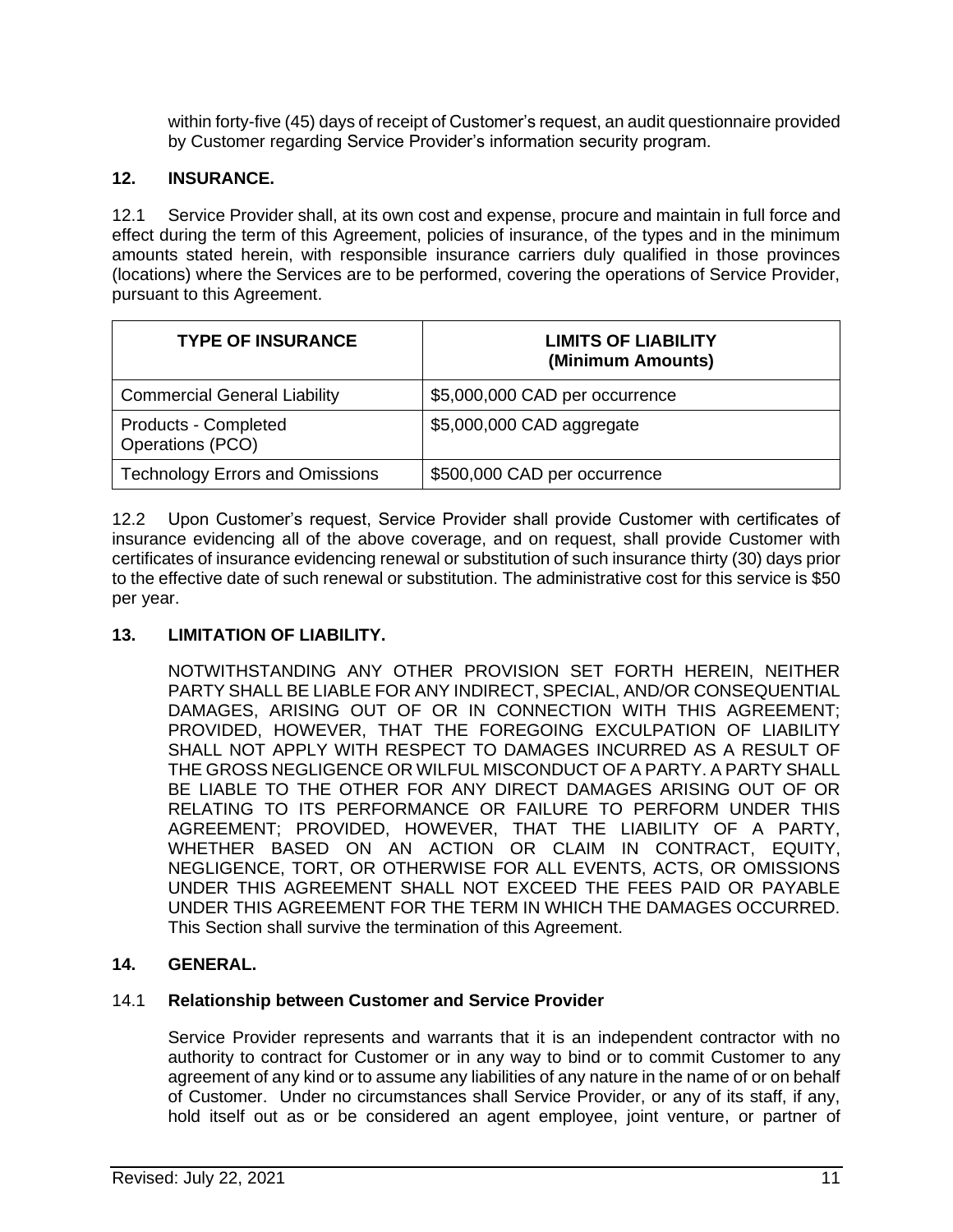Customer in recognition of Service Provider's status as independent contractor, Customer shall carry no Workers' Compensation insurance or any health or accident Insurance to cover Service Provider or Service Provider's agents or staff, if any. Customer shall not pay any contributions to CPP, Employment Insurance, federal or provincial withholding taxes, any other applicable taxes whether federal, provincial, or local, nor provide any other contributions or benefits which might, be expected in an employer-employee relationship. Neither Service Provider nor its staff, if any, shall -be eligible for, participate in, or accrue any direct or indirect benefit under any other compensation, benefit, or pension plan of Customer.

## 14.2 **Governing Law**.

If Customer's primary location is in Canada, this Agreement shall be governed by and construed in accordance with the laws of the Province of Ontario and the federal laws of Canada. Service Provider hereby consents and submits to the jurisdiction and forum of the provincial and federal courts in the Province of Ontario in all questions and controversies arising out of this Agreement.

If Customer's primary location is in the United States, this Agreement shall be governed by and construed in accordance with the laws of the State of New York and the federal laws of the United States. Service Provider hereby consents and submits to the jurisdiction and forum of the provincial and federal courts in the State of New York in all questions and controversies arising out of this Agreement.

### 14.3 **Dispute Resolution**.

In the event of any dispute or disagreement between the parties with respect to the interpretation of any provision of this Agreement, or with respect to the performance of either party hereunder, the party raising the dispute will give the other party written notice of the dispute. Within five (5) days of such a notice being sent and received, a representative of Customer and a representative Service Provider will meet for the purpose of resolving the dispute. They will meet as often as the parties reasonably deem necessary in order to thoroughly investigate the existence of one or more resolutions to the dispute that are agreeable to the parties. The parties may mutually agree to appoint a neutral advisor to facilitate negotiations and, if requested by both parties, to render nonbinding opinions. No formal proceedings for the judicial resolution of any dispute may be commenced until sixty (60) calendar days following the date on which notice of the dispute was given or for such shorter period as the parties may mutually agree to in writing. Either party may then seek whatever remedy is available in law or in equity.

For clarification, the provisions of this section shall not limit or restrict the right of either party to seek injunctive relief or to bring any action in any court of law with respect to any dispute, controversy or claim relating to the improper use, misappropriation or infringement of intellectual property rights, or breach of confidentiality or privacy, nor shall it prevent either party from seeking an injunction or other equitable relief in order to prevent any continuing or ongoing breach of the Agreement.

#### 14.4 **Compliance**.

With Laws; Customer Policies and Procedures, Both parties agree to comply with all applicable federal, provincial, and local laws, executive orders and regulations issued, where applicable. Service Provider shall comply with Customer policies and procedures where the same are posted, conveyed, or otherwise made available to Service Provider.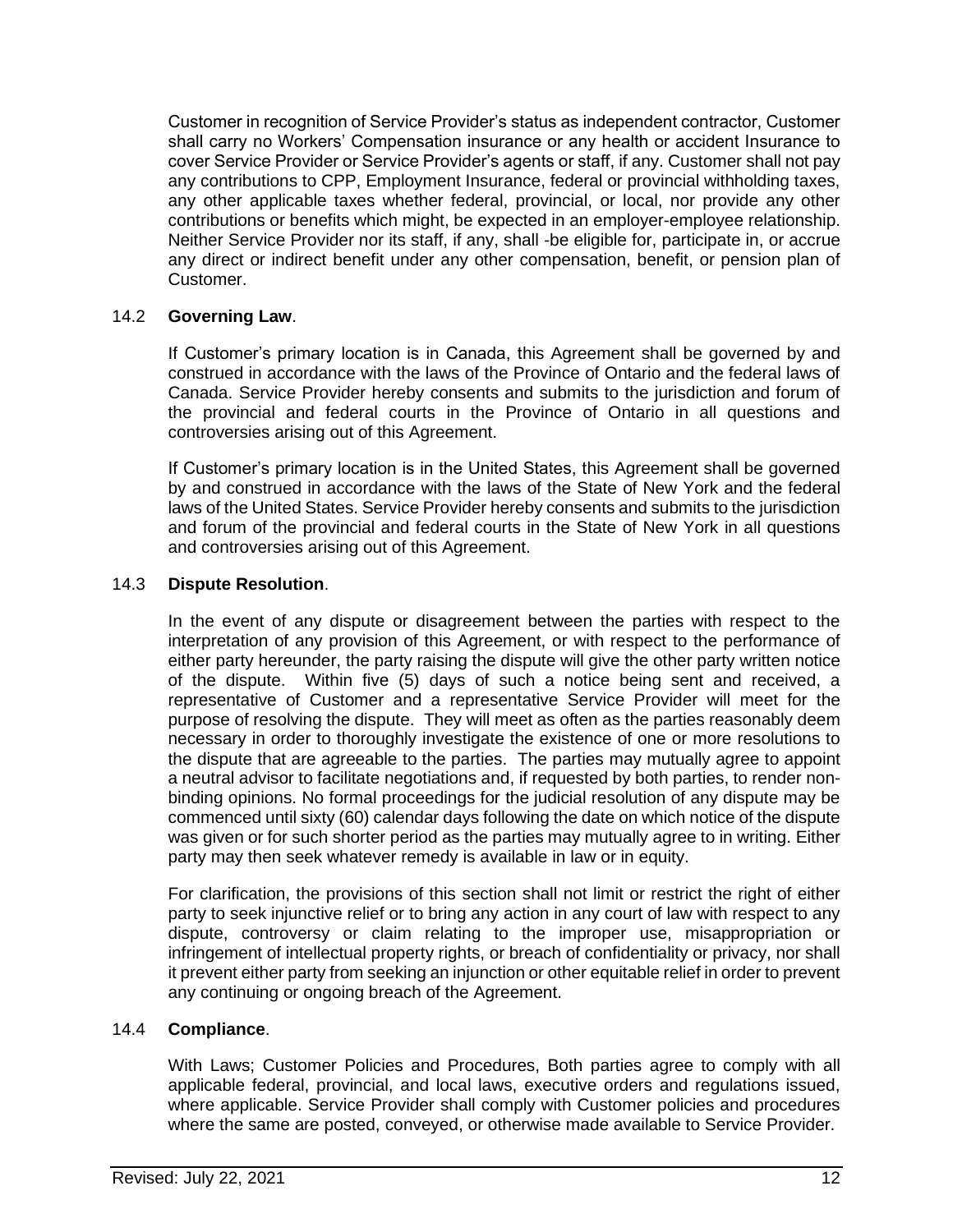## 14.5 **Cooperation**.

Where agreement, approval, acceptance, consent or similar action by either party hereto is required by any provision of this Agreement, such action shall not be unreasonably delayed or withheld. Each party will cooperate with the other by, among other things, making available, as reasonably requested by the other, management decisions, information, approvals, and acceptances in order that each party may properly accomplish its obligations and responsibilities hereunder. Service Provider will cooperate with any Customer supplier performing services, including, without limitation, the Successor Service Provider. Service Provider agrees to cooperate with such suppliers, and shall not commit or permit any act which may interfere with the performance of services by any such supplier.

## 14.6 **Force Majeure**.

Neither party shall be liable for delays or any failure to perform the Services or this Agreement due to causes beyond its reasonable control. Such delays include, but are not limited to, fire, explosion, flood or other natural catastrophe, governmental legislation, acts, orders, or regulation, strikes or labour difficulties, to the extent not occasioned by the fault or negligence of the delayed party. Any such excuse for delay shall last only as long as the event remains beyond the reasonable control of the delayed party. However, the delayed party shall use its best efforts to minimize the delays caused by any such event beyond its reasonable control. Where Service Provider fails to use its best efforts to minimize such delays, the delays shall be included in the determination of Service Level achievement. The delayed party must notify the other party promptly upon the occurrence of any such event, or performance by the delayed party will not be considered excused pursuant to this Section, and inform the other party of its plans to resume performance. A force majeure event does not excuse Service Provider from providing Services and fulfilling its responsibilities relating to the requirements of backup and recovery of Customer Data. Configuration changes, other changes, viruses I malware, or other errors or omissions introduced, or permitted to be introduced, by Service Provider that result in an outage or inability for Customer to use the Services shall not constitute a force majeure event.

## 14.7 **Advertising and Publicity**.

Service Provider shall not refer to Customer directly or indirectly in any advertisement, news release, or publication without prior written approval from Customer.

# 14.8 **No Waiver**.

The failure of either party at any time to require performance by the other party of any provision of this Agreement shall in no way affect that party's right to enforce such provisions, nor shall the waiver by either party of any breach of any provision of this Agreement be taken or held to be a waiver of any further breach of the same provision.

## 14.9 **Notices**.

Any notice given pursuant to this Agreement shall be in writing and shall be given by personal service or nationally recognized overnight courier to the addresses appearing at the end of this Agreement, or by email, or as changed through written notice to the other party. Notice given by personal service shall be deemed effective on the date it is delivered to the addressee, and notice sent by overnight courier shall be deemed effective on the